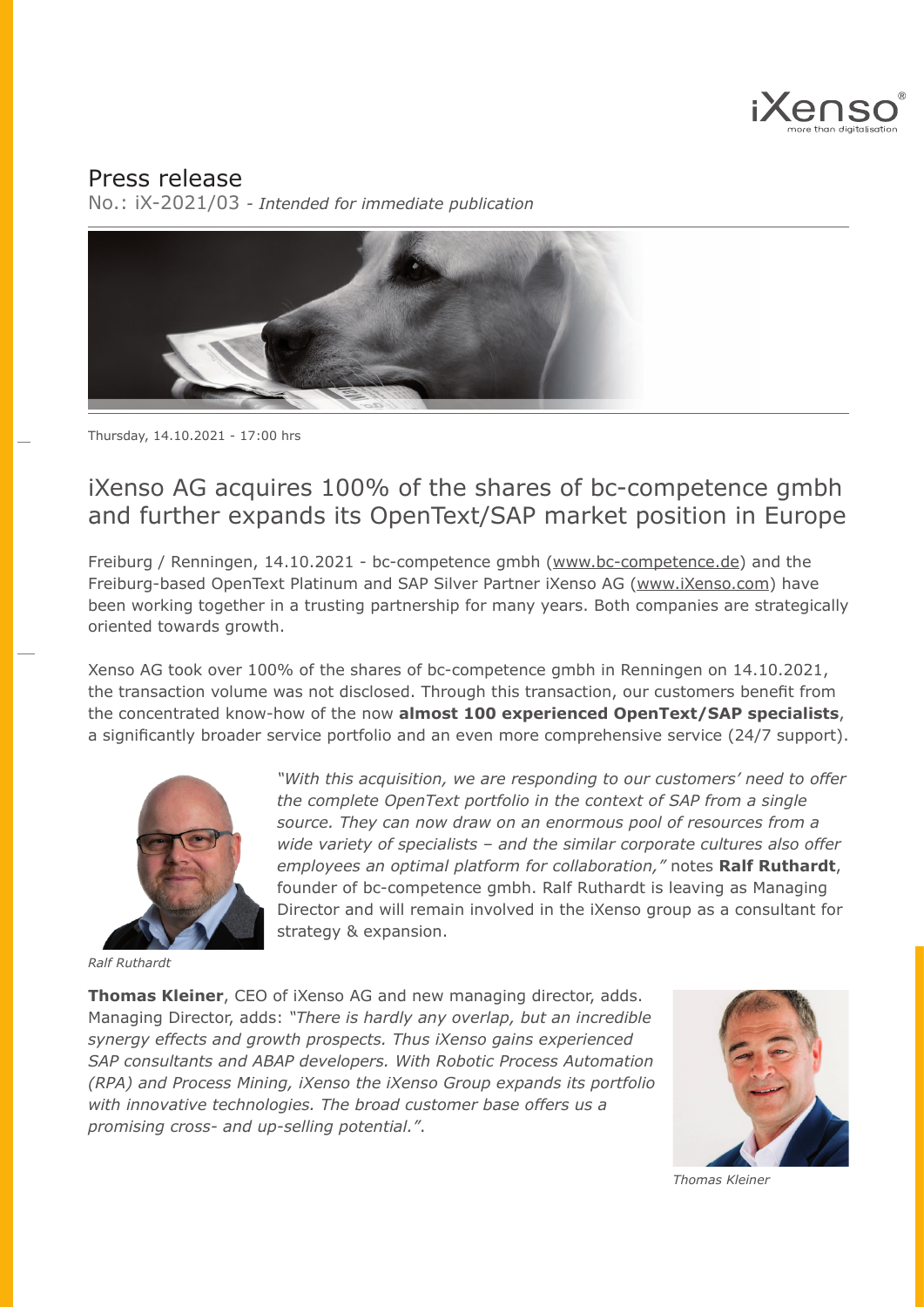

The **expansion of iXenso AG's portfolio** through the acquisition of bc-competence gmbh means concretely:

- more than ten consultants and software developers for *SAP Invoice Management by OpenText or OpenText Vendor Invoice Management for SAP Solutions* have been acquired
- Business consultants and RPA experts for the automation of business processes with various RPA solutions (e.g. UiPath and SAP IRPA)
- Data analysts and process mining consultants for the system-based analysis of business processes; for example, for the redesign of processes in preparation for the S/4HANA transformation
- Software developers with extensive experience in hyperscaling and SaaS (Software as a Service)

**Richard Gailer***,* at that time member of the board of SAP-SI AG and IXOS Software AG and today member of the supervisory board of iXenso AG: *"Both companies show a long and extremely impressive track-record in their respective core competences. The contact partner with the greatest and longest expertise – at least in the German-speaking region – when it comes to demanding digitisation projects in the combination of SAP and OpenText.".*

"It is simply the ideal time for this takeover, because the demand for services in the environment of digital transformation is steadily increasing," adds the Chairman of the Supervisory Board **Jürgen Gießmann**, who has already accompanied corresponding M&A topics at the M+W Zander Group and Jenoptik AG.

In January 2021, the partnership with powercloud in Achern was announced, which is revolutionising the energy market through cloud-based processes. Enterprise Output Management (EOM) is a central building block in the digitalisation of many energy supply companies. When the end customer of the utility now holds a document in his hand, it was generated via the cloud services of the iXenso group. This was a complementary growth step into the innovative cloud services market, with all its scaling and revenue effects.

*"With bc-competence gmbh, the iXenso group gains motivated and highly qualified employees as well as access to further innovative technologies. These are indispensable for the successful digital transformation of companies – and thus for securing jobs in Germany,"* emphasises Thomas Kleiner.

This transaction is the next logical step in the #UpTo250 growth strategy or within the framework of the vision to become "Europe's largest specialised system house for **digital transformation on the technological platforms of OpenText and SAP"**.

Thomas Kleiner (Group CEO)